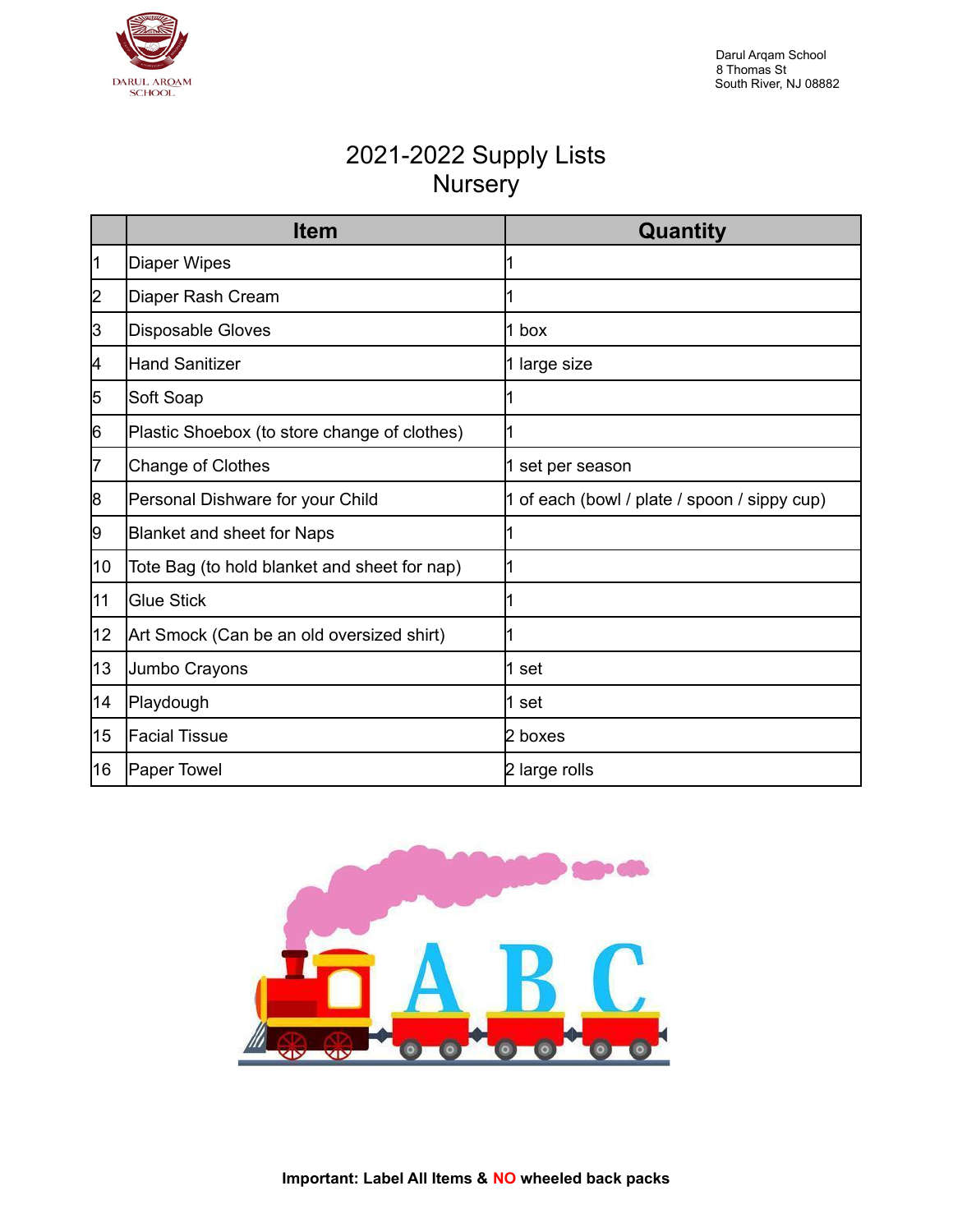

## 2021- 2022 Supply Lists E.P.I.C.

|    | <b>Item</b>                                                                              | Quantity                                                |
|----|------------------------------------------------------------------------------------------|---------------------------------------------------------|
| 11 | Plastic Poly 2 Pocket Folders                                                            | 4                                                       |
| 2  | <b>Facial Tissues</b>                                                                    | 4                                                       |
| 3  | <b>Baby Wipes</b>                                                                        | 1 pack                                                  |
| 14 | Plastic Shoebox                                                                          |                                                         |
| 5  | <b>Glue Bottle</b>                                                                       |                                                         |
| 6  | Ziploc Freezer Bags (Gallon Sized)                                                       | 1 box                                                   |
| 17 | <b>Glue Sticks</b>                                                                       | 2                                                       |
| 8  | <b>Flushable Wipes</b>                                                                   | 10 packs                                                |
| 9  | Nap Mat with attached pillow (may be found in <br>Target, Walmart, or online)            |                                                         |
| 10 | Change of Clothes as per season                                                          | set (including shirt, bottom, socks,<br>under garments) |
| 11 | School Bag - no wheels                                                                   |                                                         |
| 12 | Lunch Bag                                                                                |                                                         |
| 13 | \$40 for breakfast paid 1 <sup>st</sup> week of Sept, Dec and<br>March or one time \$120 |                                                         |
| 14 | Disinfecting Wipes                                                                       | 2                                                       |
| 15 | Play Dough                                                                               |                                                         |
| 16 | 1" Binder                                                                                |                                                         |
| 17 | <b>Marble Composition Book</b>                                                           |                                                         |

Please label all your child's belongings. **Make sure pants are with elastic waistband ONLY – no belts, zippers and/or bottles.**

#### **Shoes with Velcro ONLY – No laces**

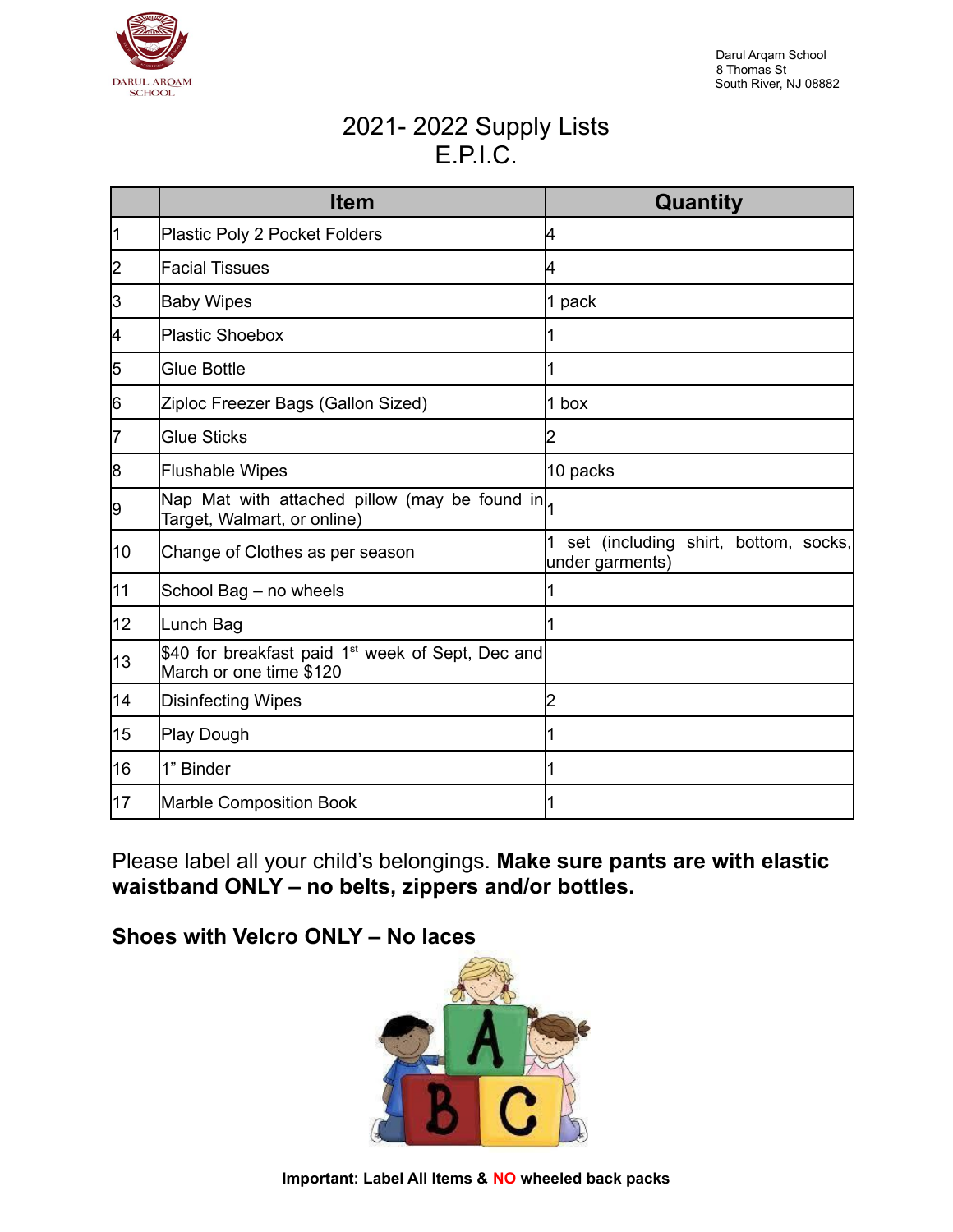

# 2021- 2022 Supply Lists Kindergarten

|    | <b>Item</b>                                                                                                               | Quantity                           |
|----|---------------------------------------------------------------------------------------------------------------------------|------------------------------------|
| ł1 | 2" White Binder                                                                                                           |                                    |
| 2  | <b>Black Marble Top Composition Notebooks</b>                                                                             | 1 Wide Ruled (NO Spiral)*          |
| 3  | Primary Journal (Mead K-2 Classroom Journal                                                                               |                                    |
| 4  | #2 Large Primary Pencils                                                                                                  | 4 packs of 8 count or the like     |
| 5  | <b>Pink Block Erasers</b>                                                                                                 | 4                                  |
| 6  | Elmer's White Glue                                                                                                        | 2 Large Bottles                    |
| 17 | <b>Glue Sticks</b>                                                                                                        | 4 Large                            |
| 8  | Crayola Washable Markers                                                                                                  | 1 Pack                             |
| 9  | Crayola Crayons (Box of 48)                                                                                               | 2 Boxes                            |
| 10 | Play Dough                                                                                                                |                                    |
| 11 | <b>Blunt Tip Scissors</b>                                                                                                 |                                    |
| 12 | <b>Plastic Pocket Folders with Brads</b>                                                                                  | 1 each (Red, Yellow, Blue, Green)* |
| 13 | <b>Construction Paper</b>                                                                                                 | 2 Packs                            |
| 14 | Complete Change of Clothes (as per season:<br>Shirt, bottom, socks, under garments) labeled and 1 Outfit<br>in Ziploc Bag |                                    |
| 15 | <b>Facial Tissue</b>                                                                                                      | $5*$                               |
| 16 | <b>Paper Towels</b>                                                                                                       | 2 Rolls                            |
| 17 | <b>Baby Wipes / Disinfecting Wipes</b>                                                                                    | 2 Packs each                       |
| 18 | Hand Sanitizer                                                                                                            | $2^*$                              |
| 19 | Freezer Bags (Quart Size and Gallon)                                                                                      | 1 Box                              |
| 20 | <b>Brown Paper Bags</b>                                                                                                   | 1 Pack                             |
| 21 | paint brushes                                                                                                             | 2                                  |

*\*Includes items for QIA Classes*

Items mentioned below are not necessary, but if you can bring any of these it would be greatly appreciated:

| Paper Plates         | <b>Stickers</b> | <b>Cotton Balls Craft Sticks</b> |             |
|----------------------|-----------------|----------------------------------|-------------|
| <b>Pipe Cleaners</b> | Glitter         | <b>Glitter Glue</b>              | Foam Shapes |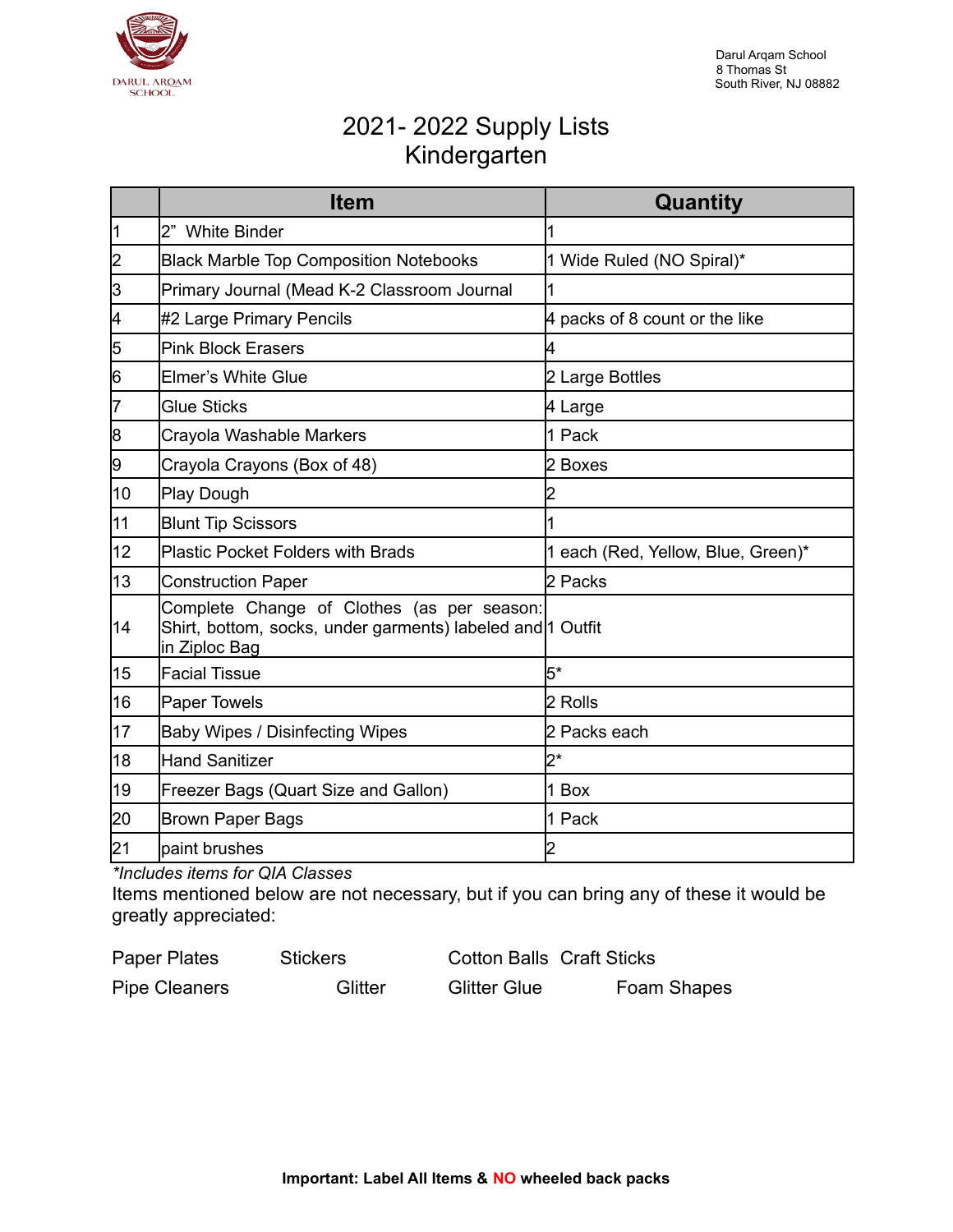

## 2021-2022 Supply Lists First Grade

|    | <b>Item</b>                                                                                            | Quantity                             |
|----|--------------------------------------------------------------------------------------------------------|--------------------------------------|
| ł1 | Headphones                                                                                             | 1                                    |
| 2  | Pencil pouch (Labeled with child's name)                                                               | 1                                    |
| ß  | Plastic pocket folders with Brads                                                                      | 7 (2-Red, 2-White, 2-Blue, 1-Yellow) |
| 4  | Composition Notebook (Wide Ruled)                                                                      | $6*$                                 |
| 5  | Dixon Ticonderoga #2 Pencils                                                                           | 5 packs*                             |
| 6  | Box of 48 crayons                                                                                      | 1 box                                |
| 17 | Color pencils (pack of 12)                                                                             | 1 box                                |
| 8  | Washable Markers - <b>Wide Tip</b> (box of 8)                                                          | 1 box                                |
| 9  | Washable Markers - Fine Tip (box of 8)                                                                 | 1 box                                |
| 10 | Small Homework Pad or Notebook                                                                         | 1                                    |
| 11 | Staedtler Erasers (White)                                                                              | $\overline{4}$                       |
| 12 | <b>Glue Sticks</b>                                                                                     | 4                                    |
| 13 | Hand Sanitizing Wipes / Lysol Wipes                                                                    | 1 pack each                          |
| 14 | Freezer Bags (Gallon Sized)                                                                            |                                      |
| 15 | Sandwich Sized Bags                                                                                    | 1 box                                |
| 16 | Play dough (pack of 4)                                                                                 | 1 pack                               |
| 17 | Dual-sided 12 inch ruler (inch and centimeter,<br>labeled with child's name)                           | 1                                    |
| 18 | Hand Sanitizer Bottle                                                                                  | $2^*$                                |
| 19 | Index Cards                                                                                            | 1 pack                               |
| 20 | Construction Paper                                                                                     | 1 pack                               |
| 21 | <b>Tempera Paint</b>                                                                                   | 3 large bottle, various colors       |
| 22 | Dry Erase Markers (Fine Tip / for student's use)                                                       | 4 markers                            |
| 23 | Paint brushes                                                                                          | $\overline{2}$                       |
| 24 | <b>Facial Tissue</b>                                                                                   | 5 boxes*                             |
| 25 | Loose Leaf Paper (Wide Ruled)                                                                          | 2 packs                              |
| 26 | Reusable Water Bottle (BPA free Plastic, NO<br>Glass) With Attached Lid - labeled with child's<br>name | 1                                    |
| 27 | Reusable Lunch Box - Labeled with child's name                                                         | 1                                    |
| 28 | Backpack - NO wheels, Labeled with child's name                                                        | 1                                    |

*\*Includes items for QIA classes*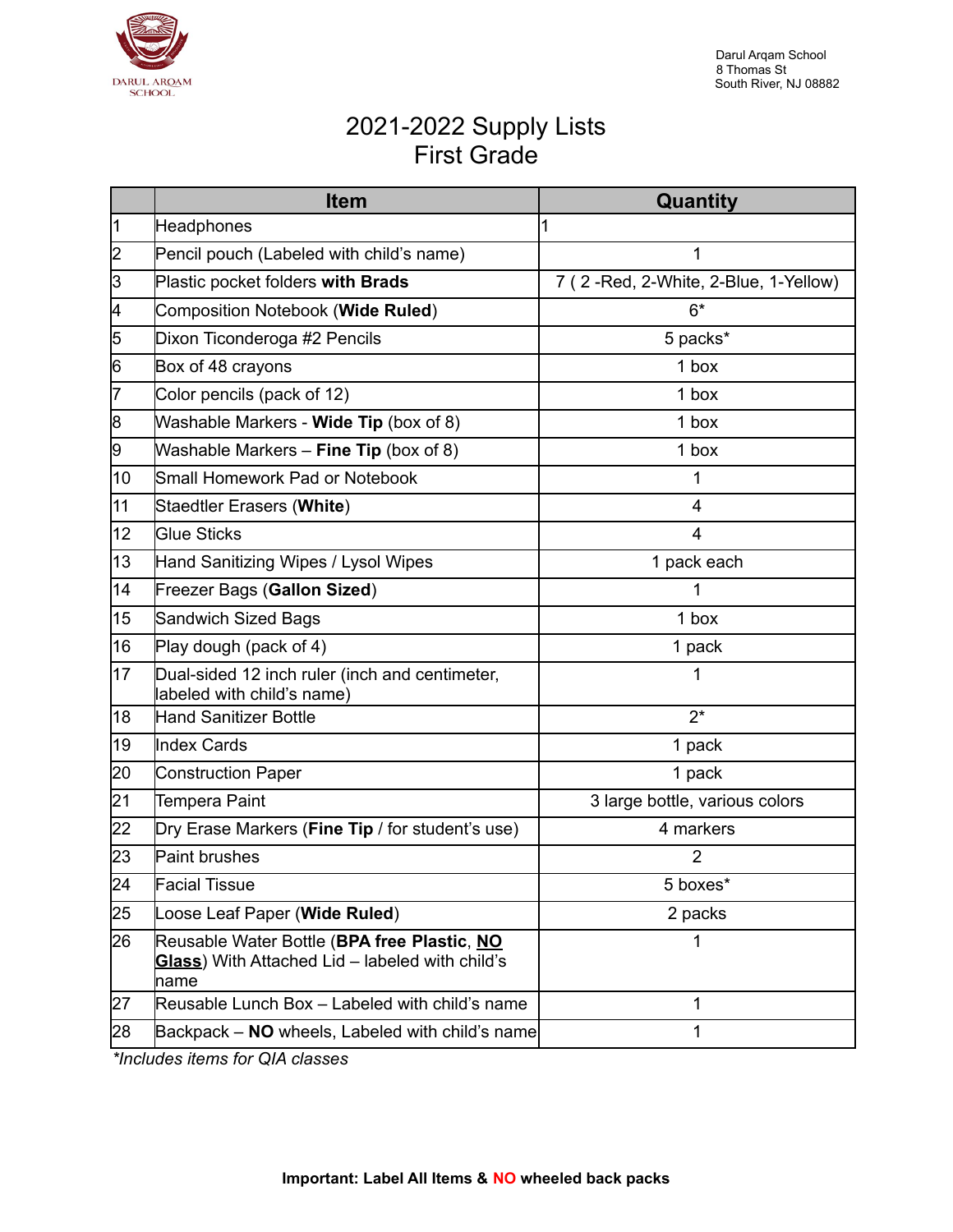

## 2021- 2022 Supply Lists Second Grade

|    | <b>Item</b>                                                                                         | Quantity                       |
|----|-----------------------------------------------------------------------------------------------------|--------------------------------|
| 11 | Headphone                                                                                           |                                |
| 2  | Pencil pouch (Labeled with child's name)                                                            | 1                              |
| 3  | Plastic pocket folders with Brads                                                                   | 8 (1 red for QIA)*             |
| 4  | Composition notebook (Wide Ruled)                                                                   | $9*$                           |
| 5  | Small Homework pad                                                                                  | 1                              |
| 6  | Pre-Sharpened pencil                                                                                | 5 packs                        |
| 17 | Box of crayons                                                                                      | 1                              |
| 8  | Color pencils (Pack of 12)                                                                          | 1 pack                         |
| 9  | Markers (Box of 8)                                                                                  | 1 box                          |
| 10 | Thin Markers (box of 8)                                                                             | 1 box                          |
| 11 | <b>Staedtler Erasers (White)</b>                                                                    | 5                              |
| 12 | <b>Glue Stick</b>                                                                                   | 4                              |
| 13 | Graph paper                                                                                         | 1                              |
| 14 | Hand sanitizing wipes                                                                               | 1                              |
| 15 | Sandwich Sized Bags                                                                                 | 1 box                          |
| 16 | Play dough (Pack of 4)                                                                              | 1 pack                         |
| 17 | Labeled Ruler (12 inch)                                                                             | 1                              |
| 18 | Labeled Scissors                                                                                    | 1                              |
| 19 | Hand Sanitizer Bottle                                                                               | 2 bottles*                     |
| 20 | <b>Index Cards</b>                                                                                  | 2 packs                        |
| 21 | Sticky Notes (Pack of 4 or 8)                                                                       | 1 pack                         |
| 22 | Construction paper                                                                                  | 1 pack                         |
| 23 | Tempera paint                                                                                       | 3 large bottle, various colors |
| 24 | Change of Clothes (as per season)                                                                   | 1 set (including shirt,        |
|    |                                                                                                     | bottom, socks, undergarment    |
| 25 | <b>Paint Brushes</b>                                                                                | $\overline{2}$                 |
| 26 | <b>Facial Tissue</b>                                                                                | 5 boxes*                       |
| 27 | Loose Leaf paper (Wide Ruled)                                                                       | 2 packs                        |
| 28 | Paper Plates / Spoons                                                                               | 1 pack each                    |
| 29 | Reusable Water Bottle (BPA free Plastic, NO glass)<br>With Attached Lid - labeled with child's name | 1                              |
| 30 | Reusable Lunch Box - Labeled with child's name                                                      | 1                              |
| 31 | Backpack - NO Wheels, Labeled with child's name                                                     | 1                              |
| 32 | Disinfecting Spray and Wipes                                                                        | 2 each                         |
| 33 | <b>Webster's Pocket Dictionary</b>                                                                  | $\mathbf{1}$                   |

*\*Includes items for QIA classes*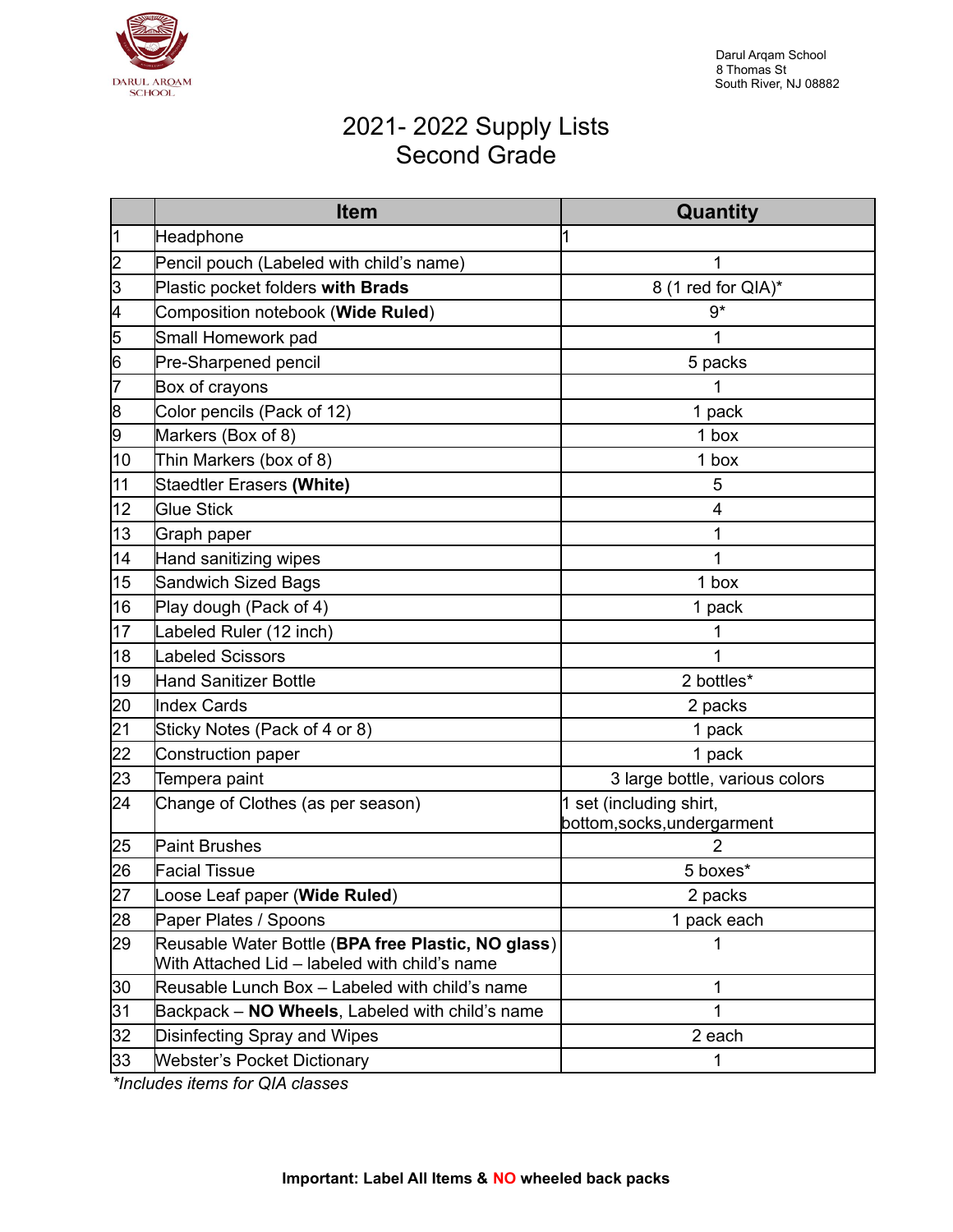

### 2021-2022 Supply List Third Grade

|    | <b>Item</b>                                                                                              | Quantity                            |
|----|----------------------------------------------------------------------------------------------------------|-------------------------------------|
| 1  | Headphone                                                                                                | 1                                   |
| 2  | Sharpened #2 pencils, (Stadleir or Ticonderoga<br>Brands)                                                | (three available everyday in class) |
| 3  | Package of Cap Erasers                                                                                   | $\mathbf{1}$                        |
| 4  | Staedtler Erasers (White)                                                                                | $\overline{2}$                      |
| 5  | Pair of Child Scissors                                                                                   | 1                                   |
| 6  | Package of Tape                                                                                          | 1                                   |
| 7  | Dual-Sided Ruler (inch and centimeter)                                                                   | 1                                   |
| 8  | Loose Leaf Paper (Wide Ruled)                                                                            | 1 pack                              |
| 9  | Marble Notebooks (Wide Ruled)                                                                            | 8                                   |
| 10 | <b>Plastic Pocket Folders</b>                                                                            | $6*$                                |
| 11 | <b>Glue Sticks</b>                                                                                       | 4                                   |
| 12 | Box of 24 crayons                                                                                        | 1                                   |
| 13 | Box of Washable Thick Colored Markers                                                                    | 1                                   |
| 14 | Bottle of Clear Hand Sanitizers                                                                          | 1                                   |
| 15 | Multi color index cards                                                                                  | 1                                   |
| 16 | <b>USB</b>                                                                                               | 1                                   |
| 17 | <b>Facial Tissue</b>                                                                                     | 4 Boxes*                            |
| 18 | Ziploc bags (Gallon Size)                                                                                | 2 Boxes                             |
| 19 | Ziploc Bags (Sandwich Size)                                                                              | 1 Box                               |
| 20 | Sturdy Vinyl Pencil Case                                                                                 | 1 (No pencil boxes please)          |
| 21 | <b>Fabric Book Covers</b>                                                                                | 5 (No sticky ones please)           |
| 22 | Post-It Notes (pack of 4)                                                                                | 1 pack                              |
| 23 | Reusable Water Bottle (BPA Free / Plastic, NO<br>Glass) With Attached Lid - labeled with child's<br>name |                                     |
| 24 | Reusable Lunch Box - labeled with child's name                                                           | 1                                   |
| 25 | Backpack – no wheels, labeled with child's name                                                          | 1                                   |
| 26 | Disinfecting Spray and Wipes                                                                             | 1<br>Each                           |

*\*Includes items for QIA classes*

\*Please note that we go through baby wipes and tissue boxes extremely quickly. If any parent would like to donate extra throughout the year, it will be greatly appreciated.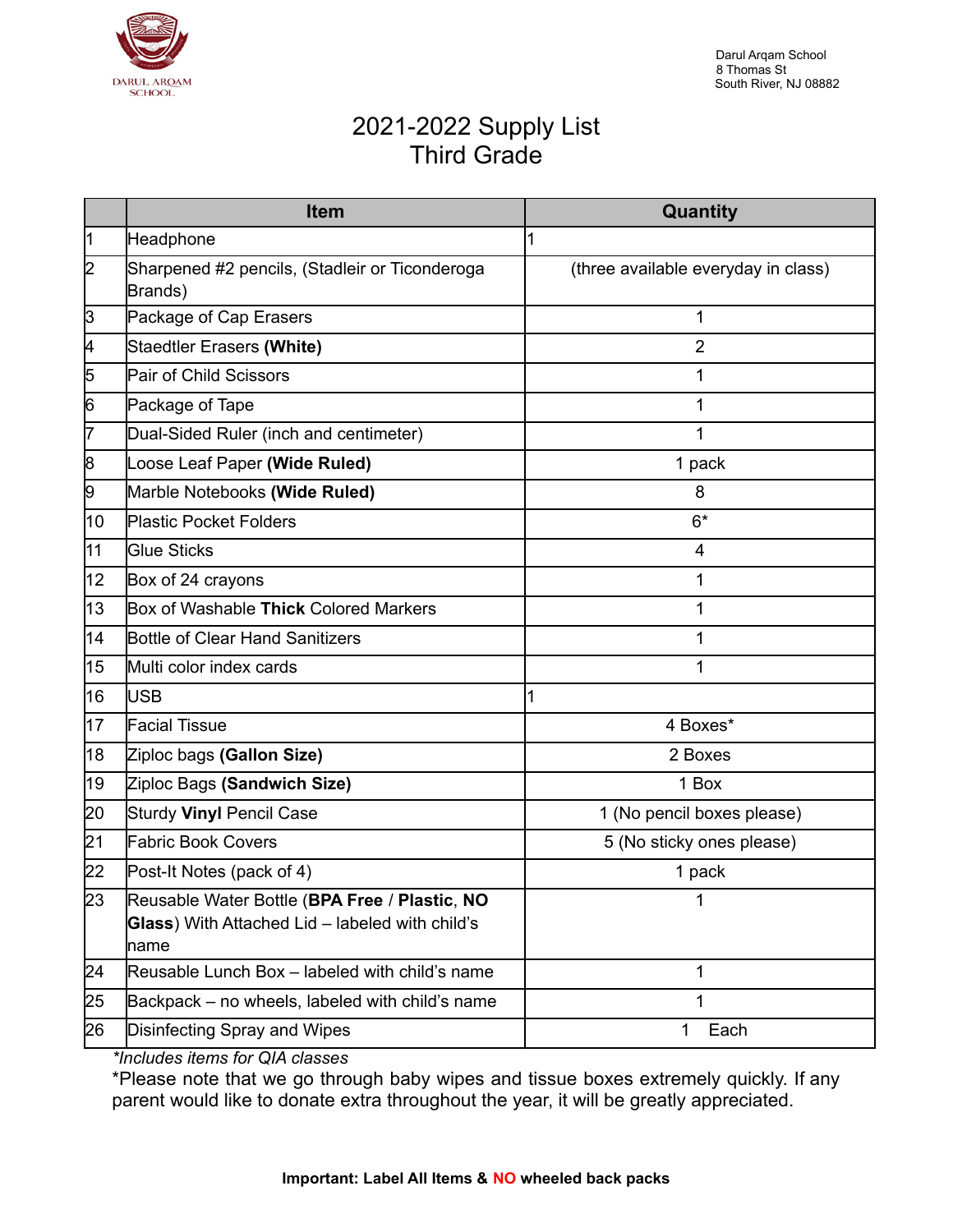

## 2021- 2022 Supply Lists Fourth Grade

|    | <b>Item</b>                                                                                          | Quantity                     |
|----|------------------------------------------------------------------------------------------------------|------------------------------|
| ł1 | Headphone                                                                                            | 1                            |
| 2  | 1.5" Binder with dividers                                                                            | 1                            |
| ß  | <b>Black and White Composition Notebooks</b>                                                         | $8*$                         |
| 4  | Glue Sticks (4 sticks)                                                                               | 1 pack                       |
| 5  | Package of Red, Blue and Black Pens                                                                  | 4 packs each / Erasable ONLY |
| 6  | <b>Staedtler Erasers (White)</b>                                                                     | 2                            |
| 7  | Plastic Folders (Red / Blue / Green)                                                                 | 1 of each                    |
| 8  | <b>Facial Tissues</b>                                                                                | 6 boxes*                     |
| 9  | <b>Coloring Pencils</b>                                                                              | 1 pack                       |
| 10 | <b>Washable Markers (Thin Tip)</b>                                                                   | 1 pack                       |
| 11 | Hand Sanitizers (8oz or larger)                                                                      | 4 bottles*                   |
| 12 | Expo Markers (Thin Tip / 4 or 8 count) Student Use                                                   | 1 pack                       |
| 13 | Loose Leaf Paper (Wide Ruled ONLY / 100-200ct /<br>Reinforced)                                       | 4 packs                      |
| 14 | Vinyl Pencil Case                                                                                    | 1                            |
| 15 | Index Cards 4x2                                                                                      | 2                            |
| 16 | Tape                                                                                                 | $\overline{2}$               |
| 17 | Large fabric book Covers                                                                             | 5                            |
| 18 | Post-it Notes                                                                                        | 6 packs                      |
| 19 | Reusable Water Bottle (BPA free, plastic, no glass)<br>With Attached Lid - labeled with child's name | 1                            |
| 20 | Reusable Lunch Box - labeled with child's name                                                       | 1                            |
| 21 | Backpack – no wheels, labeled with child's name                                                      | 1                            |
| 22 | Dictionary, Idiom Book, Thesaurus                                                                    | 1 of each                    |
| 23 | Yellow Highlighters                                                                                  | 2                            |
| 24 | Disinfecting Wipes                                                                                   | 4 Cans                       |
| 25 | Zip Envelope Style Plastic Folder for QIA                                                            | 1                            |

\*Includes items for QIA Classes